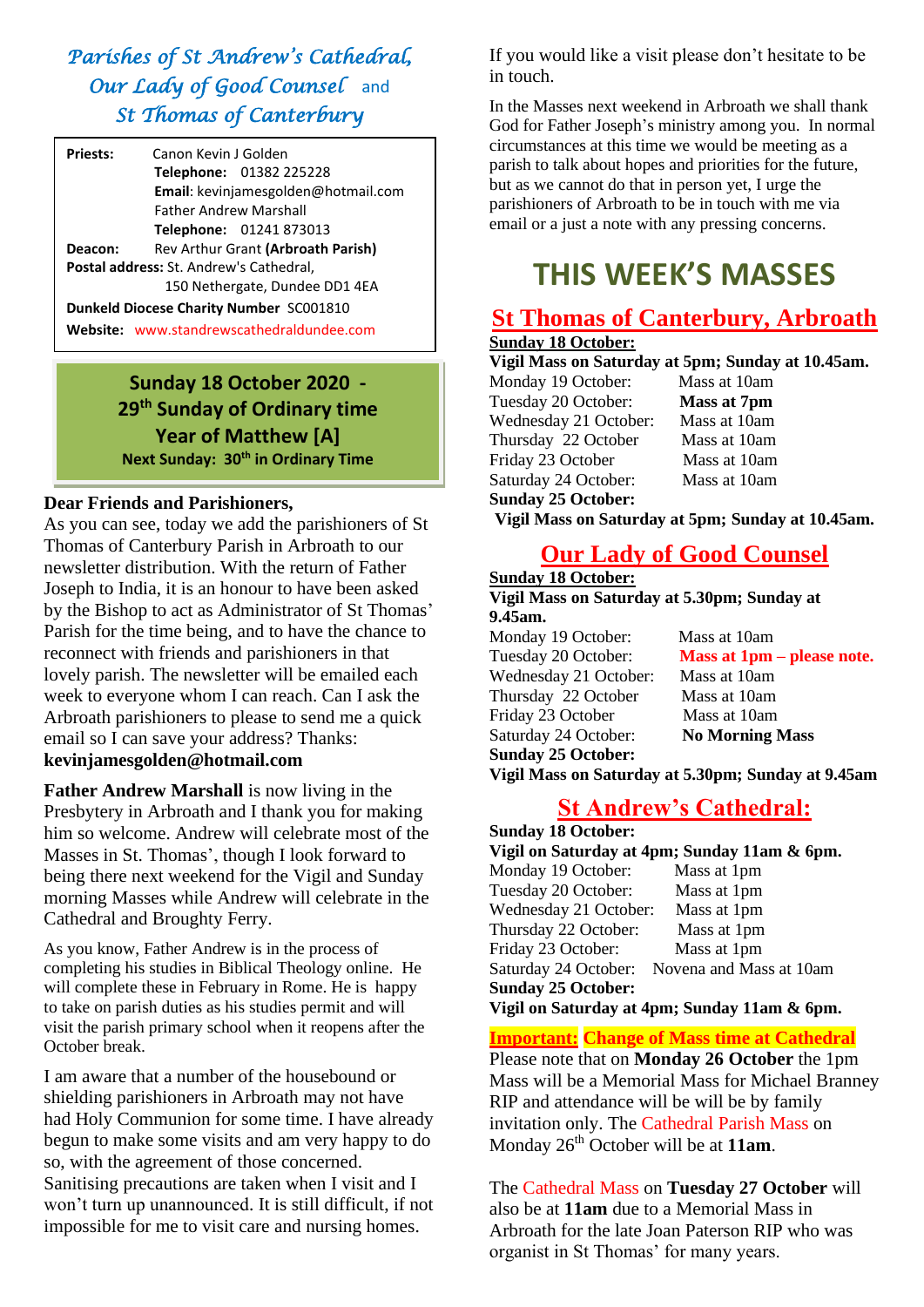## **Booking a place for Sunday Mass**

**Important note:** In the **Cathedral** and **Our Lady of Good Counsel,** online and phone bookings for Vigil and Sunday Masses (subject to the availability of seats) can be made up to and including the

# weekend of **21/22 November.**

The following weekend is the start of Advent; in order that I can plan for Advent and the Christmas season, I have therefore asked my volunteers to pause the booking ahead window until arrangements for Masses during these seasons are in place. Also, the phone booking system is for those without internet access only. I shall say a word about the phone booking system for the Cathedral at the Masses this weekend.

### For Mass at **St Andrew's Cathedral** search for **'Eventbrite, St Andrew's Cathedral, Dundee'.**

For **Our Lady of Good Counsel** search for **'Eventbrite, Our Lady of Good Counsel, Broughty Ferry'.**

**If you don't have internet access**, 'phone the dedicated Mass booking number on **07561 699557**. **Leave a message** (the phone won't be answered) with your **name, number, the Masses** you require seats for and whether you would prefer **upstairs** or **downstairs**.

I am not fully aware of how the booking system in Arbroath works but will hopefully be able to include the details in next week's newsletter.

**-------------------------------------------------------------------**

#### **Our Prayers.....**

**for those who have died recently:** Claire Robertson, Bill Delaney, Dod McLaren,

**those whose anniversaries fall at this time:**

David Duncan, Amadeo Ferrario, Winifred Golden, Bishop William Andrew Hart, Veronica van der Kuyl, John Flynn, David Walker, May McCormack, Joe Esposito, Gerald Reynolds, Ricky Miller;

**all those who are sick and in need of our intercession:** 

Maria Robertson, Joyce McMahon, Tom Clark, Mary Welsh, Frances Young, Joe Jackson, Tony Beck, Mel Caullay, Jackey-Forrest-Moore, May Forbes, Catherine Gallacher, Baby Ben Welsh, Bill Boland, Thinley Chodron, Sharon McInally, Natalia Lucka, Benedict Stephens, Gillian Steedman, Steven Kennedy, Aubrey McMullan, Sonya Rostan, Lily Jane Douglas, Alexander McNeil, Bridie Mossey, Sheila McCallum, Marie Manunga, Allison Matthew.

### **November Masses for the Dead**

Masses will be offered each day during the month of November for the deceased priests and people of our parishes and for all those whose names are returned in the November lists. You can collect a November list from the back of the Church this Sunday. As with the newsletter, please take the November list away with you once you have handled it, and return it next Sunday or whenever you are next at Mass. If you need a November list sent out to you, please let me know.

# **Mission Sunday**

As you know, because of the pandemic, all special collections have been suspended until 2021. However, if you would like to give a mission Sunday donation please put it in an envelope and there will be a basket at the back of the Churches at next Sunday's Masses.

**Carer needed....**for a lady in Broughty Ferry: one hour in the morning 7am – 8am, and one hour in the evening 9pm - 10pm at weekends. If interested, please call 07990 575091.

------------------------------------------------------------------------------------------------------------------------------------------------

-------------------------------------------------------------------------------------------------------------------------------------------------------

#### **Society for the Protection of Unborn Children**

Anniversary Witness of the passing of the Abortion Act Dundee City Square, onThursday 22nd October, 6.30pm – 7.30pm. Please note time. This is the  $17<sup>th</sup>$ consecutive silent candle-light vigil. Please do check the event is still going ahead before you leave the house by phoning or texting Clare on 07752527696.

### **Sacrament of Reconciliation/Confession:**

Please approach the priest before weekday Mass if you wish to have Confession.

------------------------------------------------------------------------------------------------------------------------------------------------------------------

I will celebrate the **Evening Prayer of the Church** for the 29th Sunday of the Year at 4pm in the Cathedral this Sunday. Vespers attached/enclosed if you'd like to share in this Evening Prayer.

### **Follow the reflections and music on Facebook:**

<https://www.facebook.com/StAndrewsRCDundee/> I am trying to post a little reflection most days on the

Facebook page. A **Liturgy for Children** is on the Facebook page for this

Sunday. Thanks to the Liturgy Team.

### **Rosary Whirlwind October 2020 for Faith, Life & Peace**

On Saturday 31 October, the Eve of All Saints' Day, there will be a *National Rosary Rally* in Britain. In our Diocese of Dunkeld, Bishop Robson will lead a Rosary, live streamed from the convent Chapel at Lawside (via the diocesan website) at 12noon, for one hour.

-------------------------------------------------------------------------------------------------------------------------



The phrase **Reduce, Reuse, Recycle** is often used when we talk about how to be more environmentally friendly, how to be greener, more ecologically sound, and how to live more sustainably.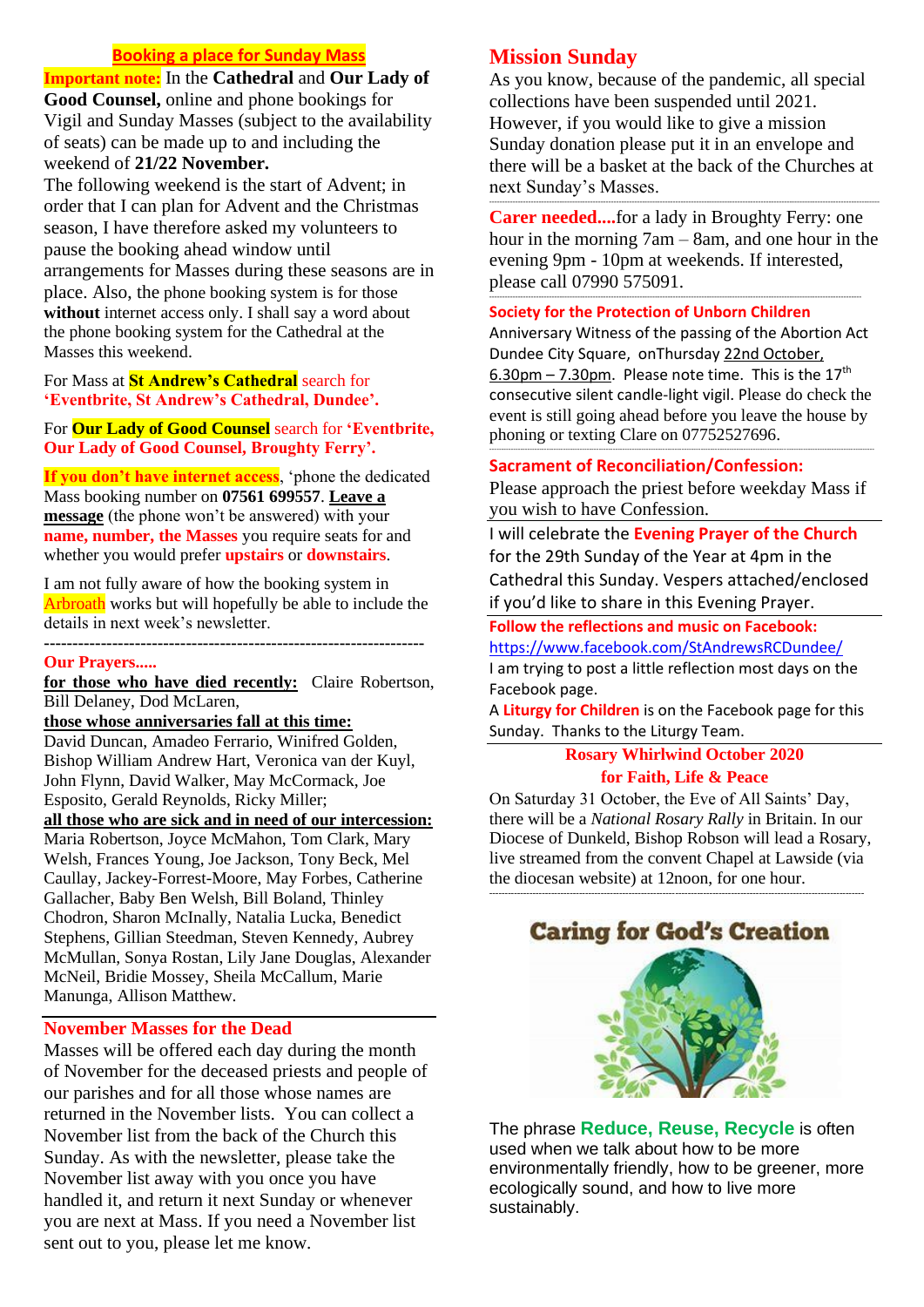These**'Three Rs'**are the ways that science has shown, will help sustain the planet, its resources, and all life in it. Our lack of awareness, however,is adversely affecting the world's poorest people. Pope Francis' latest Encyclical,**'Fratelli Tutti'** (All brothers and sisters) in conjunction with**Laudato Si** ('Praise be to you') - **On the Care for Our Common Home**, published in 2020 and 2015, respectively, form the Church's most profound and comprehensive statements yet on caring for creation and the world's poorest. *(sciaf.org.uk)*

### *"A true ecological approach always becomes a social approach; it must integrate questions of justice in debates on the environment, so as to hear both the cry of the earth and the cry of the poor." Pope Francis, Laudato Si*

The Pope calls for us to examine our hearts, transform our social values and take action for global solidarity. Perhaps, then,now is a good time for a reflection on how we make use of the Earth's resources- as the world faces an ecological, humanitarian and moral crisis,approaching the point of no return from irreversible global warming and climate chaos where highly-polluting fossil fuels are a major driving force behind this.

# **So, why the Three Rs?**

Extreme weather patterns, natural hazards and food and water shortages are all threatening the lives of people living in poverty. The poorer people are, the harder it is to recover from failed harvests, destroyed homes, and health crises.It has been estimated that, by 2030, **climate change could push more than 120 million more people into poverty** *(actionaid.org.uk)*

Climate change affects us all. But it hits the poorest hardest, multiplying hunger, migration and conflict. If you already live on the edge, extreme weather events can push you over into ruin. With no financial or social safety net, a flood that destroys your home can leave you completely destitute. 26 of the 30 countries most vulnerable to natural disasters and a changing climate are also Least Developed Countries (LDCs). It is deeply unfair since these countries have done the least to cause climate change.*(cafod.org.uk)*

The **Three Rs**refer to ways that we can minimise the amount of materials that we use, the amount of the Earth's resources that we use and consume, the energy that we use and the amount of waste which we produce in our everyday life. The order they are written in is also their order of importance! Next week, we will begin with some tips on how we can Reduce what we use!

# *Keeping this Sunday holy with a Home Liturgy*



### **A prayer to begin**

You alone O God, are Lord, and there is no other. Formed in your image, your Name is engraved on our hearts. In a world so often loyal to other powers, let our lifestyle be governed by the standards of the Gospel, and the currency of your kingdom. Help us to use rightly the freedom you have given us, that we may fulfil Jesus' teaching, by rendering to others what is rightfully theirs, and to you, God our Father, the deepest loyalty of our hearts. Amen.

# **Read the Scriptures of the day**

**Book of the Prophet Isaiah 45: 1. 4-6:**  *Cyrus, an anointed one called by the Lord.*

## **Psalm 95:**

 *Give the Lord glory and power.*

**1 st Letter of Paul to the Thessalonians 1: 1-5.** *The Good News is not only words but it is power and the Holy Spirit.*

**The Gospel of Matthew 22: 1- 14**  *Give to Caesar what belongs to Caesar....*

**A reflection:** Take time to read the reflection on the back page of the newsletter..

**Intercessions:** Take time to voice your own prayers, and conclude with the *Our Father.*

## **Thanksgiving**

Because you call us all by name, *We thank you, O Lord.*

Because your glory and your wonders fill all the earth, and also fill our hearts, *We thank you, O Lord.*

Because you help us to know you, to serve you and to love you, the only true God, *We thank you, O Lord.*

## **Conclusion**

May the grace and peace of Jesus accompany us all during this week. May we be messengers of the Gospel in the service of our brothers and sisters, telling them of the wonders of the Lord. May we walk each day in the peace of Christ. Amen.